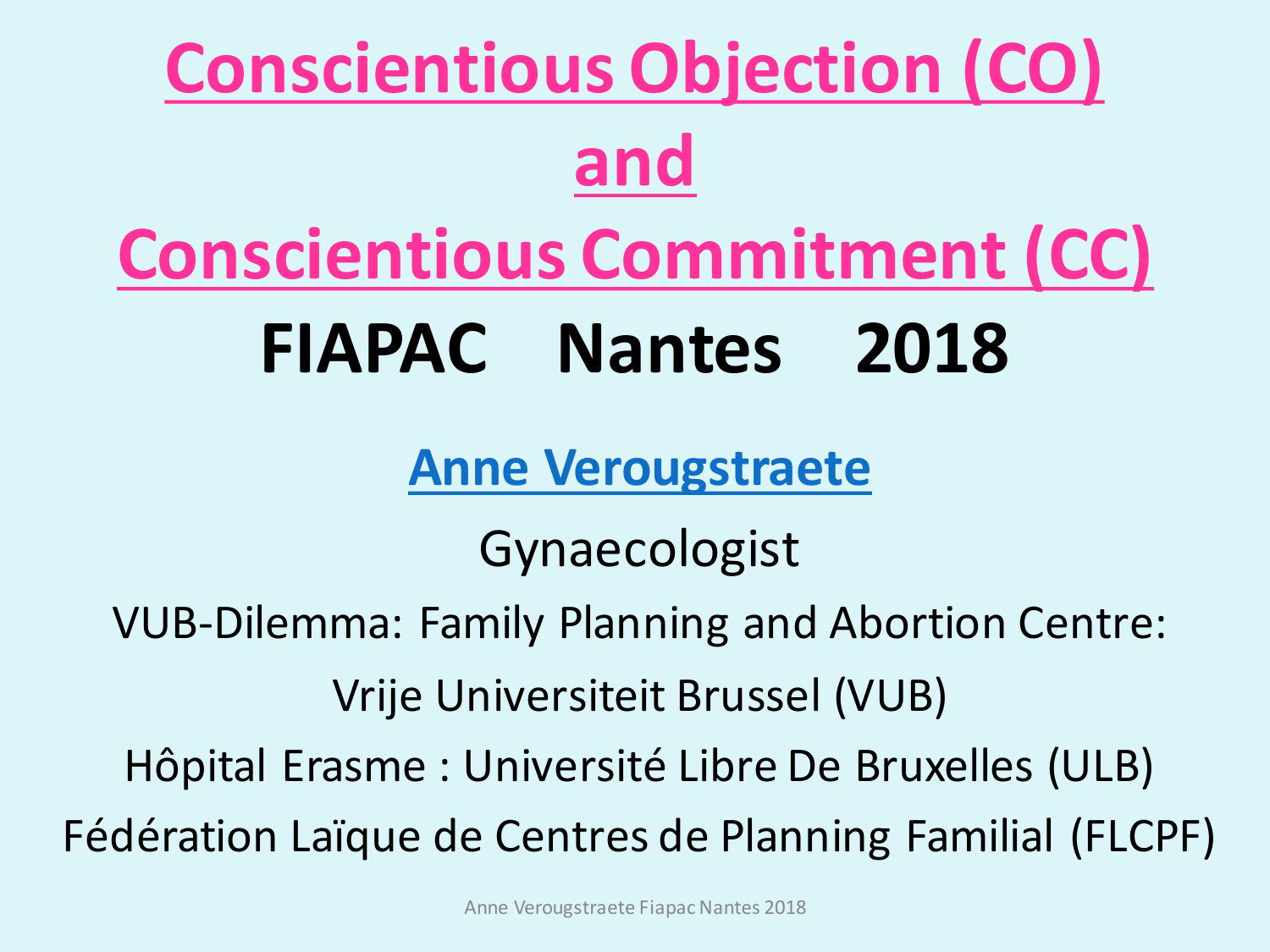### **Actual situation**

- In some countries where abortion is legal, women increasingly find difficulties to have acces to this legal abortion, due to **grotesque misuse** of the concept of CO.
- How will we be able to secure the right for abortion against the growing dangerous antichoice loby ?
- What are the possible strategies in different countries?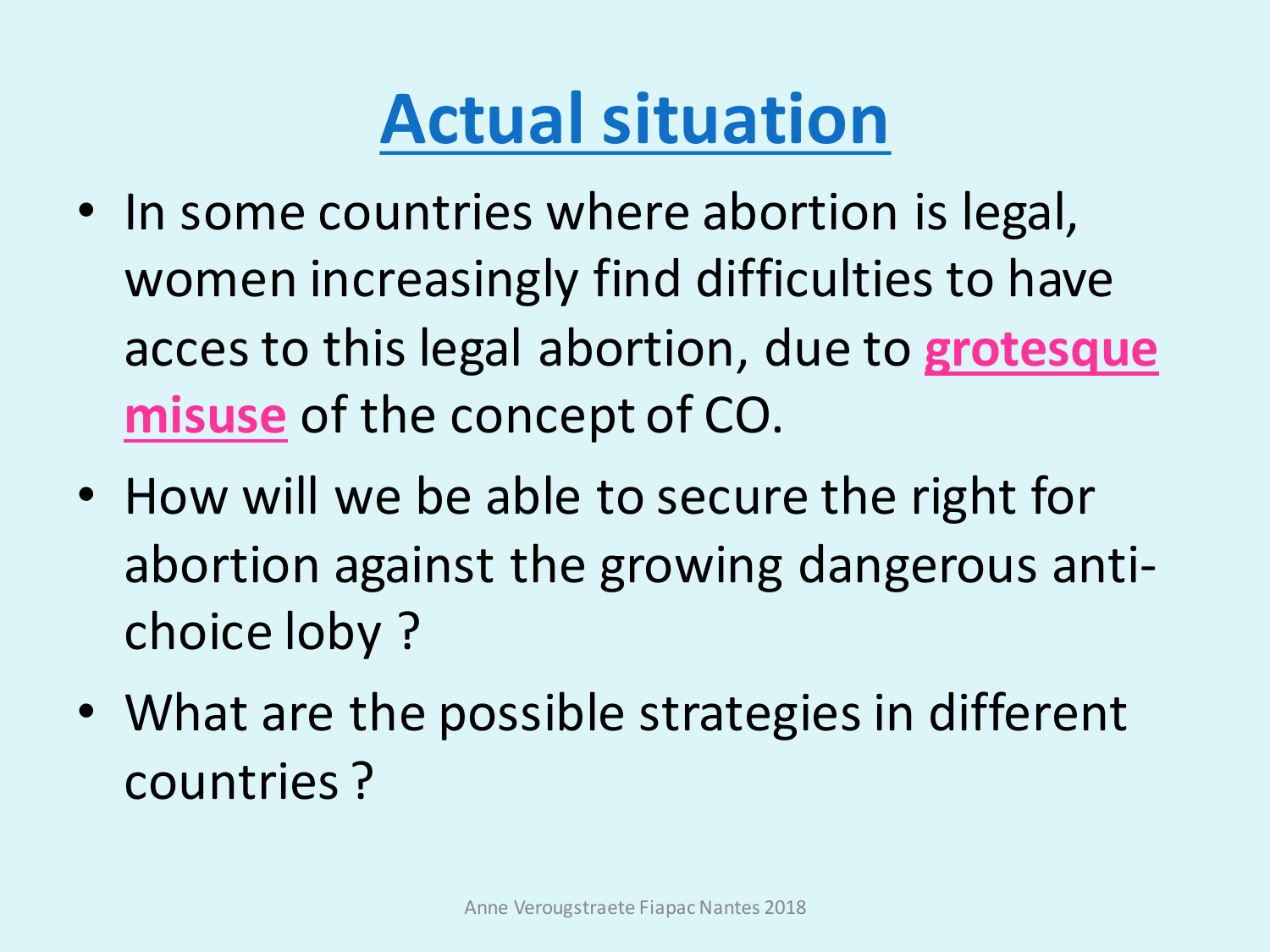# **How do laws change over time in** a democratic country?

- It takes years after the public opinion in a country has evolved before the ancient law is finally adapted.
	- The more progressive the public opinion, the more women's rights are evident in a country => the more progressive the law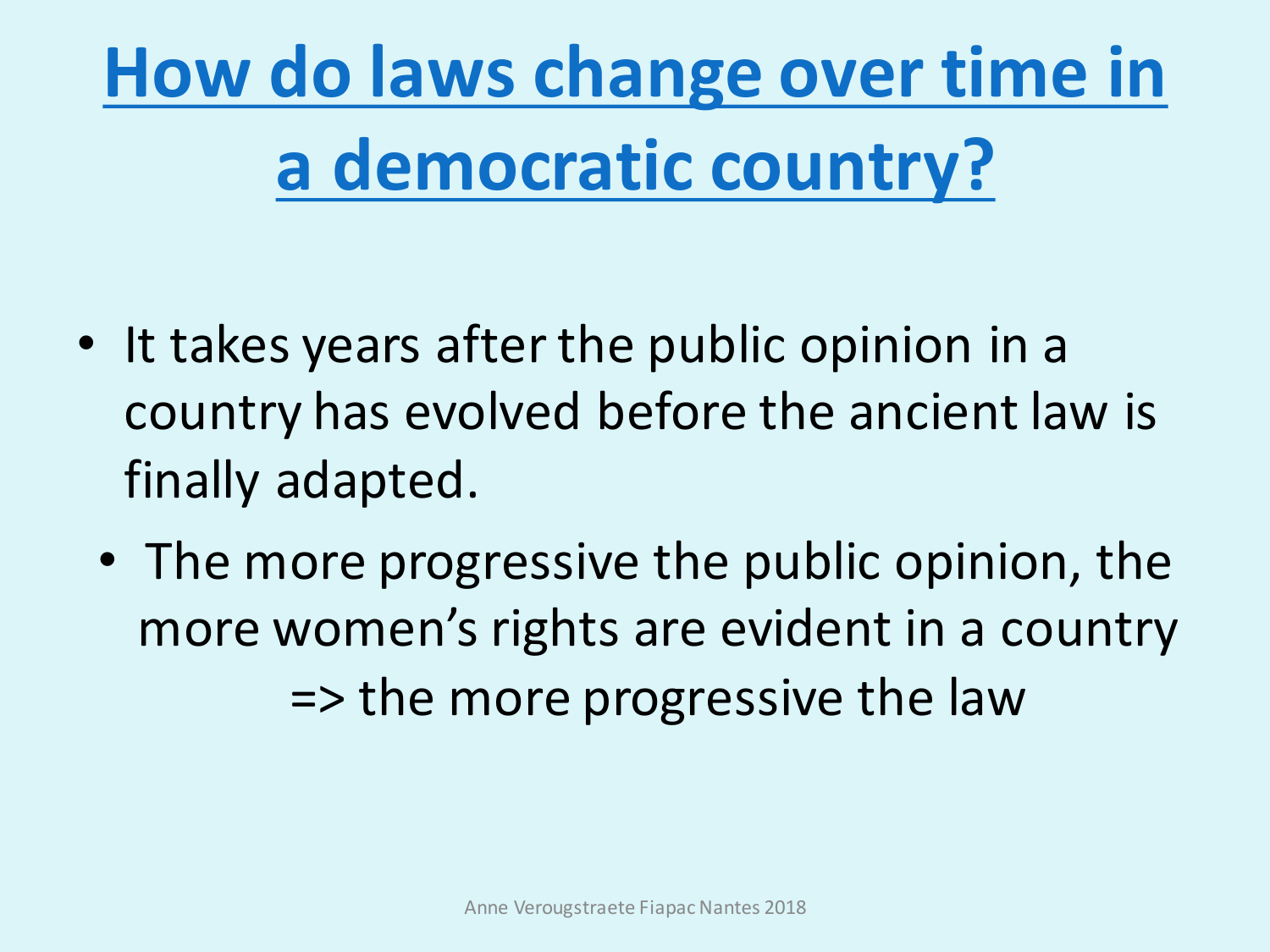#### **The Nordic model**

- In a few northern countries (Sweden, Finland, Iceland), society finds abortion is just a part of normal life. Women have access to reproductive health for abortion, pregnancy care and fertility treatment (all in the same local clinic).
- No need to travel, no special abortion centres, no special doctors, it's just part of the normal job of gynaecologists and midwives.
- In those countries, in the field of reproductive health, the law does not permit CO, which reflects the public opinion. Abortion is part of reproductive health, and if you want to work in this field, you just have to respect the law. Basta! You have CO? study dermatology!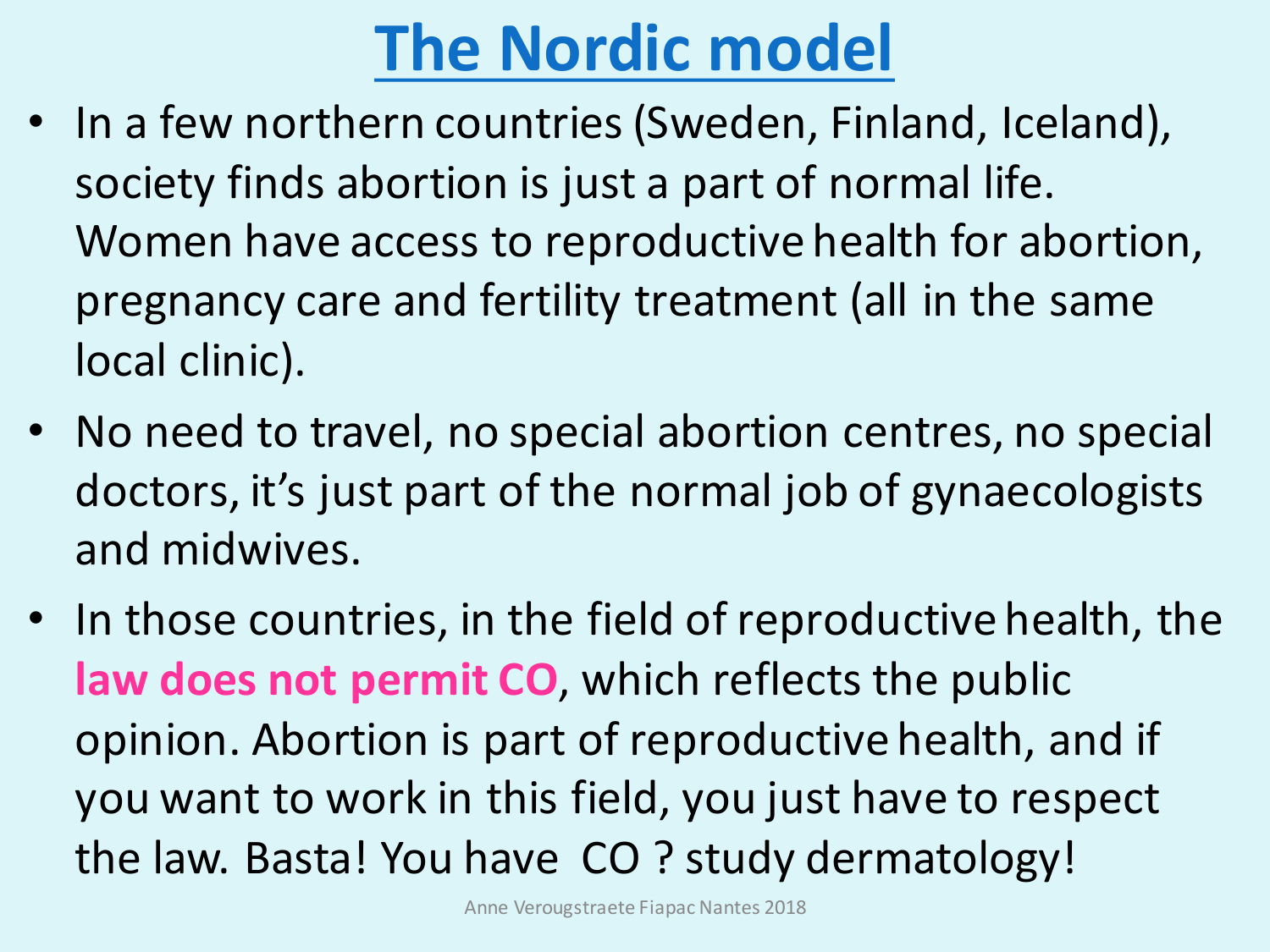# **Is the Nordic model realistic** for all other countries?

- In other countries, society may be more polarised concerning sexuality, abortion (and euthanasia).
- education and health structures reflecting this polarisation exist since a very long time (centuries!).
- Religious institutions have an important position
- In Belgium and other European countries, Catholic schools, Catholic universities, Catholic hospitals are prominent in society and they follow more or less rigid religious rules
- They are financed by society and CO is widely accepted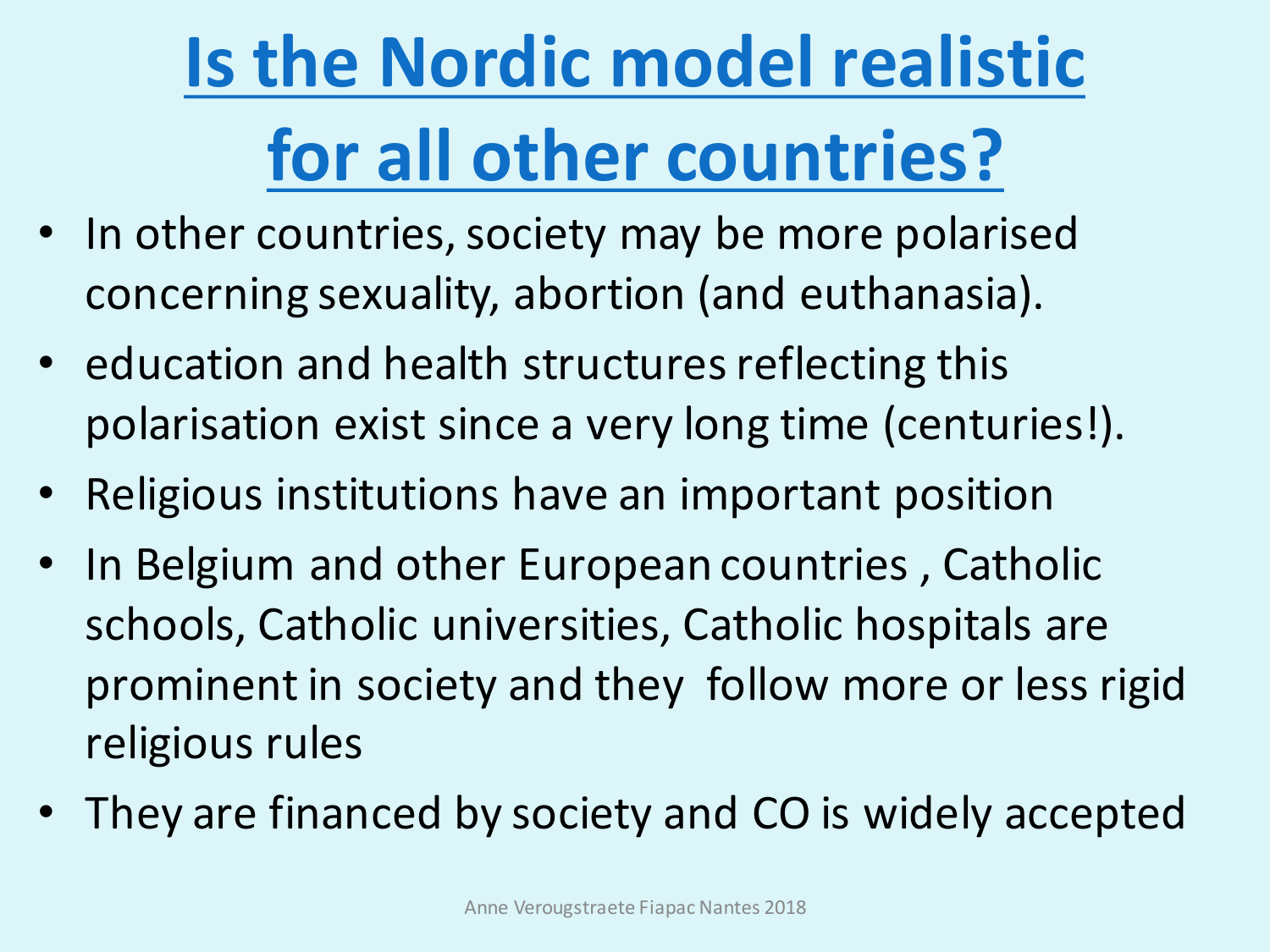# **Is the Nordic model realistic** for all other countries?

- In most countries the right to CO is in the abortion law.
- In some laws, it is stipulated that CO should not be discriminated.
- **•** It is time to add in the law: Abortion providers should not be **discriminated!** (in most Catholic structures legal abortion is forbidden; Italy: workload concerning abortion is huge, while objectors do IVF, planning their carreer)
- In Belgium the possibility for CO is in the
	- **euthanasia law**
	- $-$  **abortion law** nearly 100% of Belgian **abortion providers** agree with CO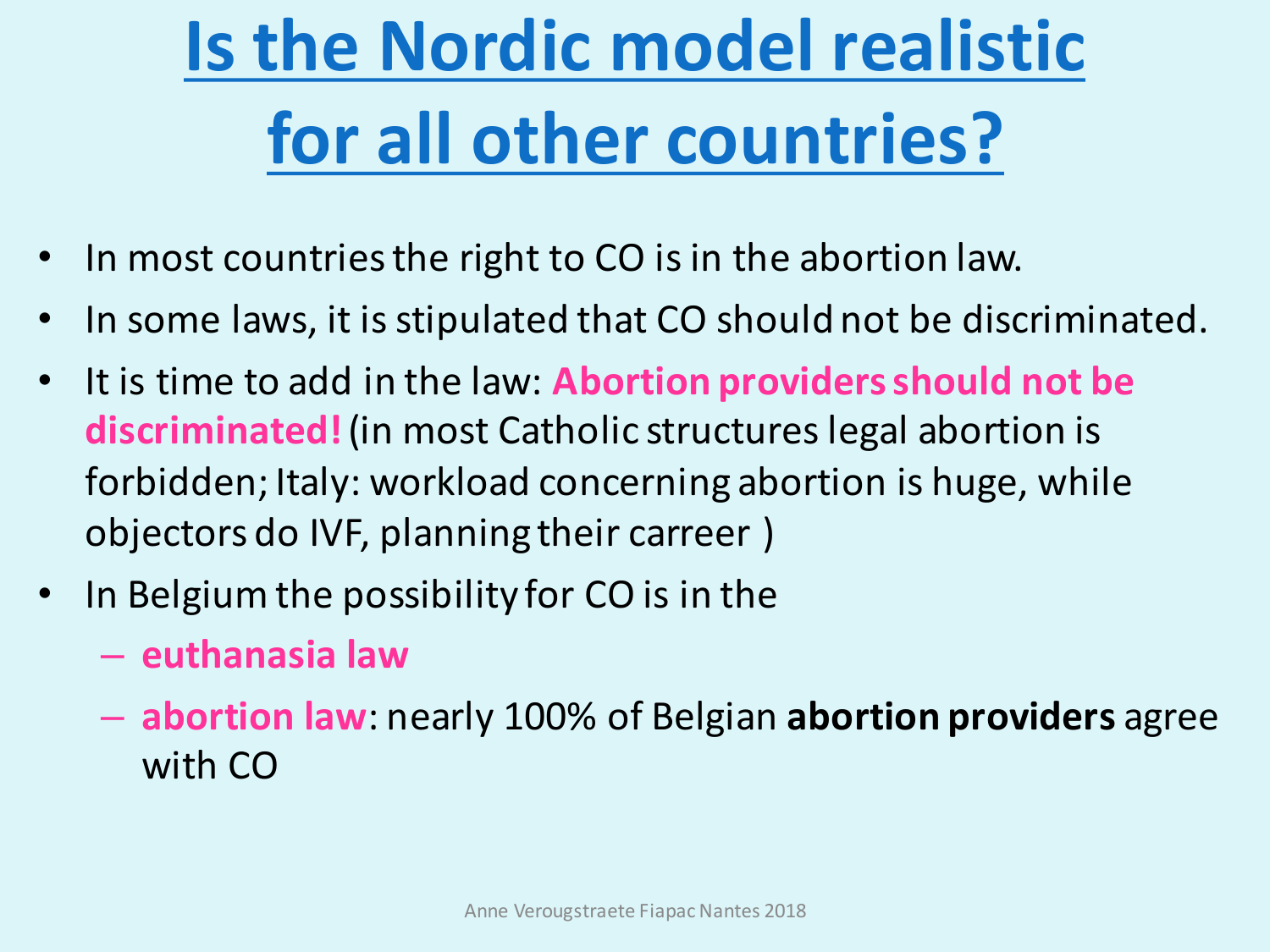#### **euthanasia law in Belgium**

- For adults and children with a very serious incurable disease
- Conscientious Objection is written in the law
- Can you imagine to force all doctors to do euthanasia because there is an euthanasia law?
- If I ever need euthanasia, I want a committed doctor with a moral conscience!
- discussions in catholic structures!: **Catholic** "Broeders van Liefde" accept euthanasia in their hospitals!!!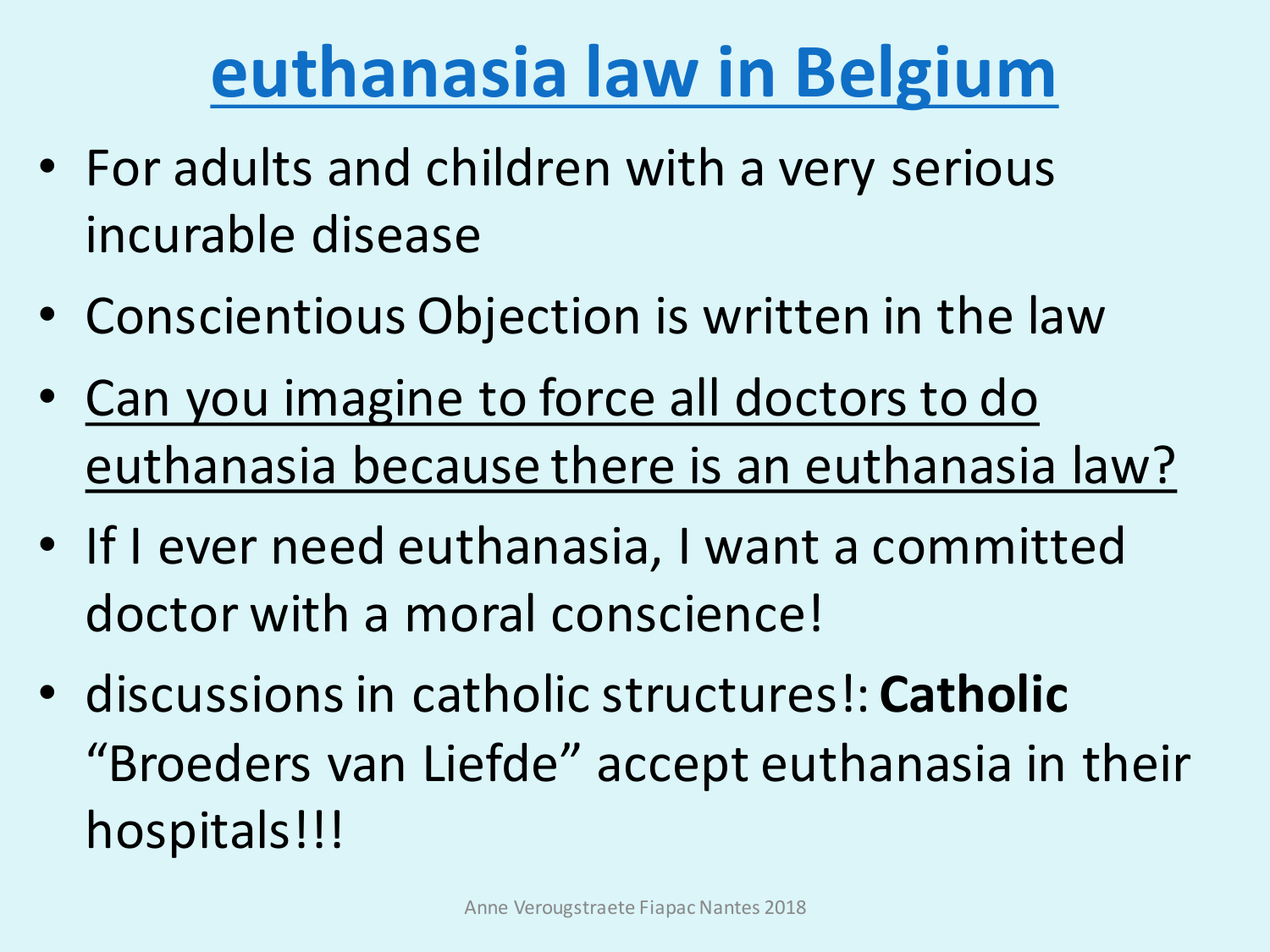# **Conscientious Objection (CO) is a fundamental individualright**

- I am a Conscientious Objector!
- (electro-shock therapie, useless physiology tests on dogs, painful diagnostic test in a terminal ill patient).
- The ability to exercise conscience is fundamental to individual integrity
- Women have the right to have their conscience **respected and trusted in their choice for abortion**
- **conscientious commitment:** For many health care workers providing abortion care, conscience dictates to provide this service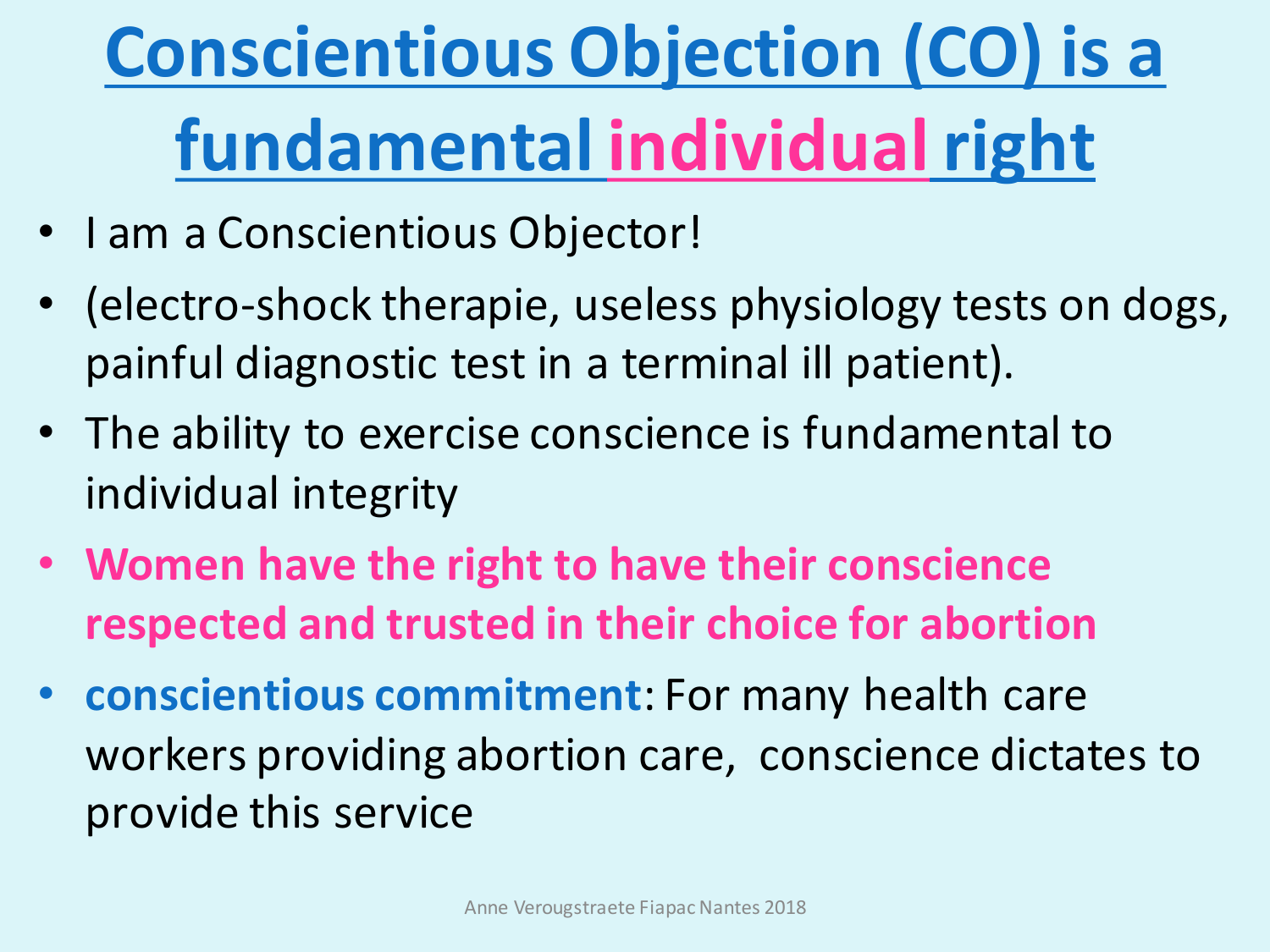# **Conscientious Objection (CO) is a fundamental individualright**

- By denying the right to conscience of religious people, we implicitly deny the moral ground for abortion and the conscientious commitment of abortion providers
- No, abortion is not the same as taking out an appendix!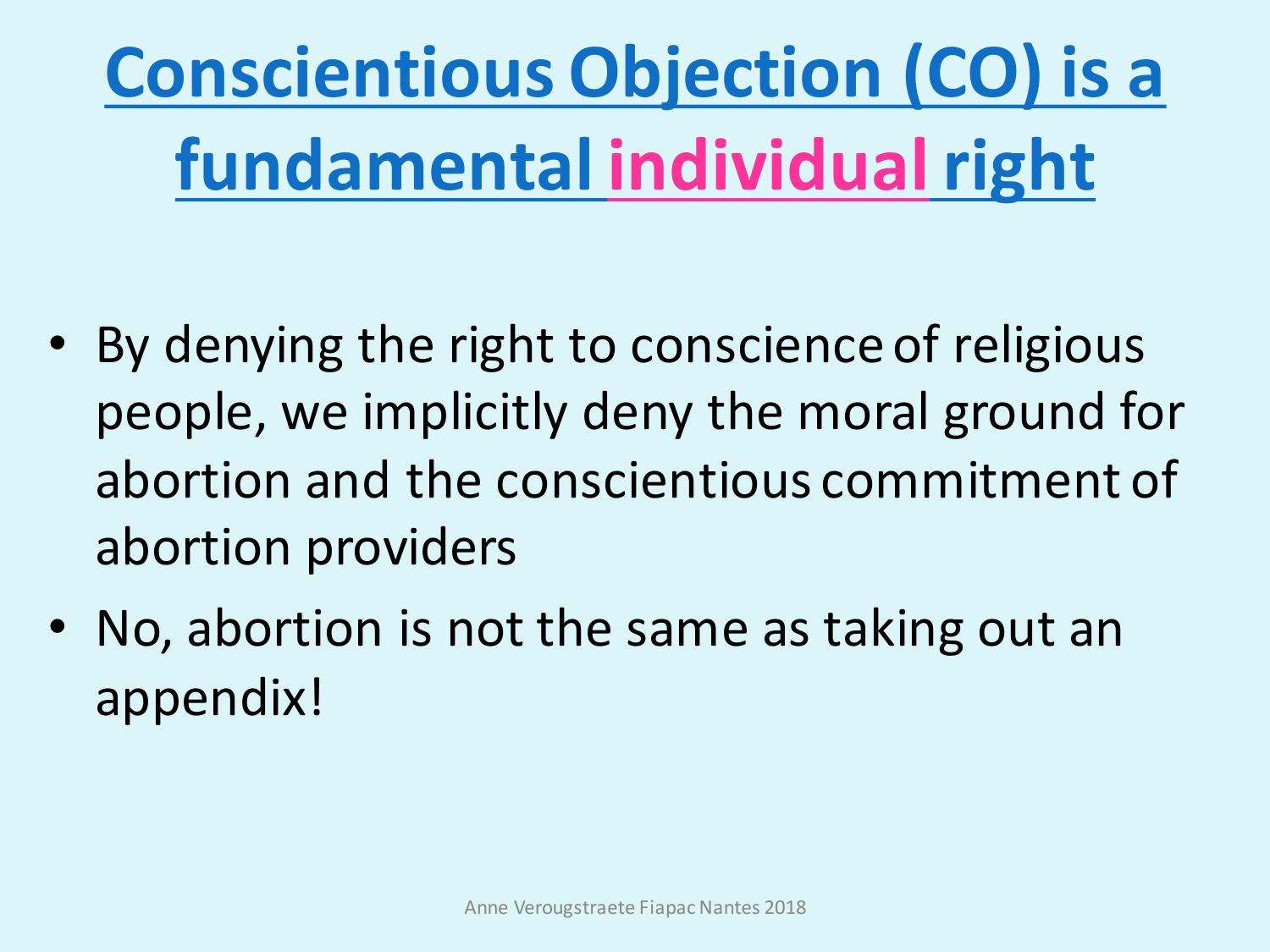# **Conscientious Objection (CO) is a fundamental individualright**

- « Individuals have human rights to freedom of religious conscience, but institutions, as artificial legal persons, may not claim this right » (Dickens)
- We agree there should not be an institutional CO in state institutions, but it does not seem realistic, in most countries, to impose abortion structures in catholic hospitals (except if there is a monopoly of service delivery in a remote area; and what would be the quality ?).

Anne Verougstraete Fiapac Nantes 2018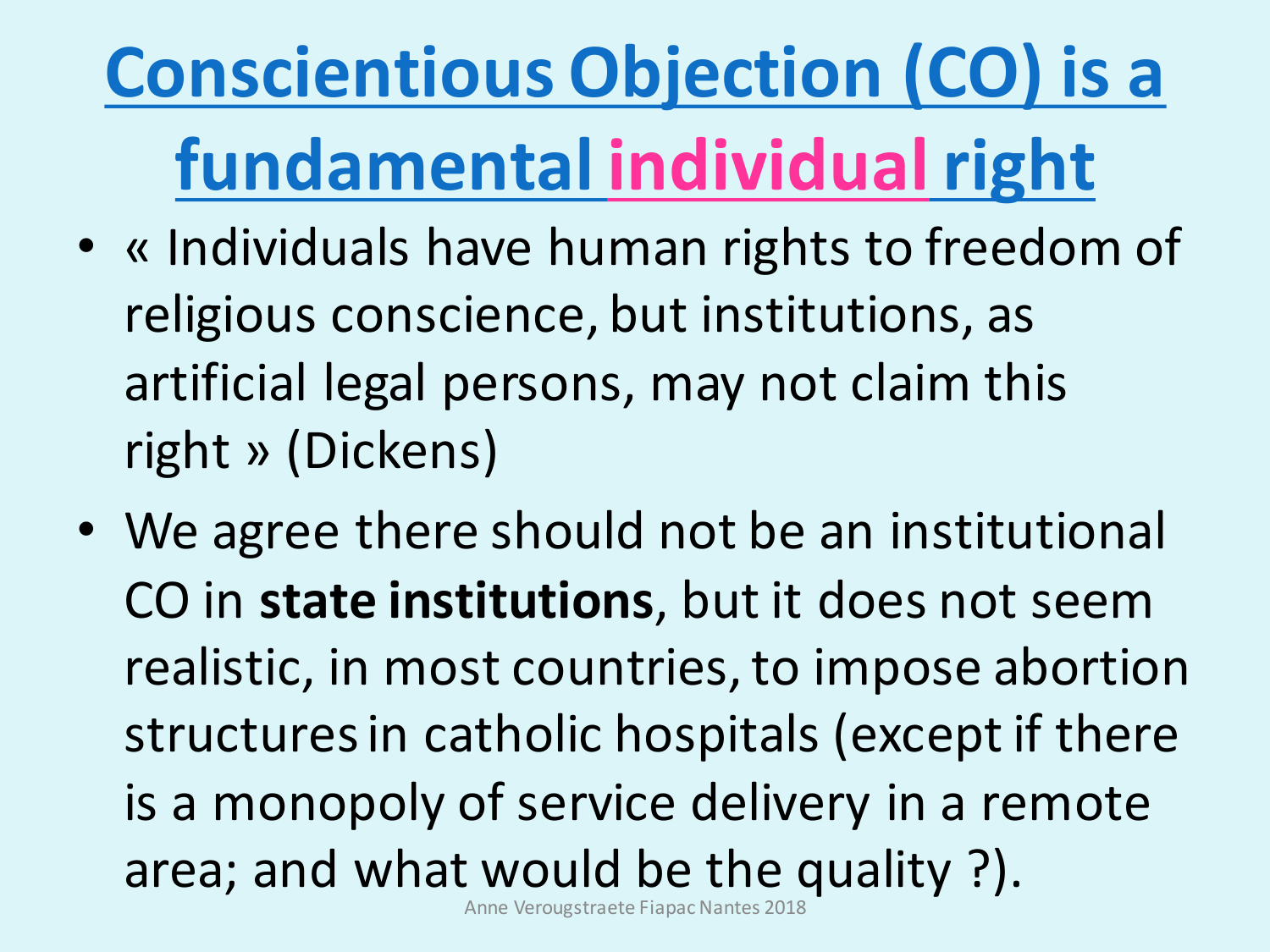#### **Maputo protocol (Africa)**

• "State parties must ensure that only the health personnel **directly involved** in the provision of contraception/family planning services enjoys the right to conscientious objection and that it is not so for the institutions. Further, it states that the right to conscientious objection cannot be invoked in the case of a woman **whose health is in a serious risk**, and whose condition requires emergency care or treatment"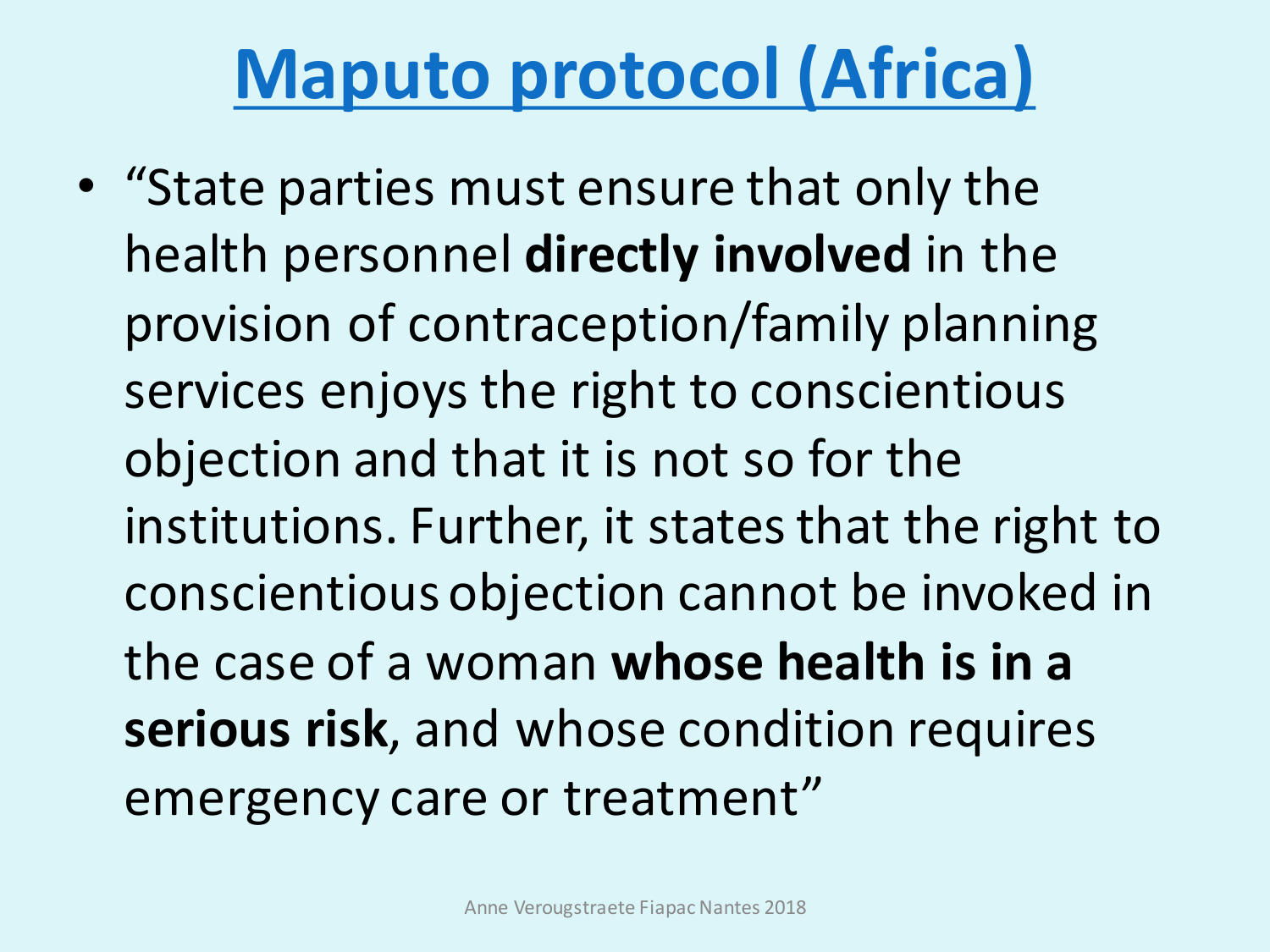# **Conscientious Commitment (CC) is a** more realistic answer in Belgium

- During 10-15 years, we did abortions (while it was **still illegal**) in our fight to legalise abortion
- In a few hospitals (mostly linked to ULB-VUB) and in outpatient family planning centres (French speaking part) and outpatient abortion centres (Flanders). Lawsuits, condemnation, street marches during years !!
- **After a fight of 17 years, the abortion law legalised our Conscienciuous Commitment outpatient abortion structures put up during illegality**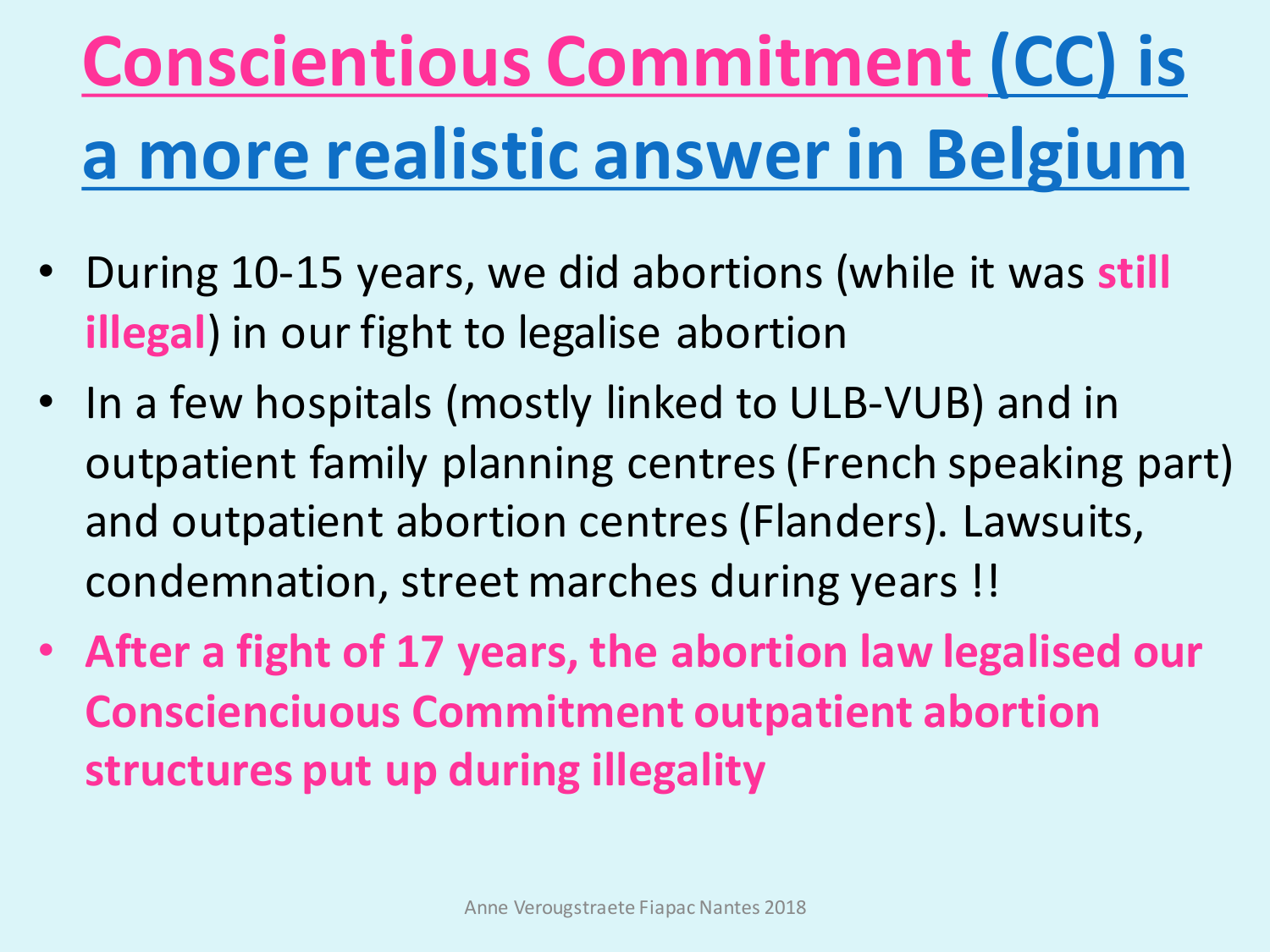### **Conscientious Commitment (CC) is a** more realistic answer in Belgium

- Why is the « Nordic model » not realistic in Belgium? 80% of abortion are done by GP's; not by gynaecologists.
	- Flanders: > 90% in 5 outpatient abortion centres
	- French speaking part: 75% in 29 FP centres
- For the women
	- Which woman wants to be treated by a team that feels abortion is wrong?
	- $-$  When you force health providers to do abortions they don't agree with, women will be the victims! It creates traumatic experiences and we see it every week! (anaesthesiologist, nurses)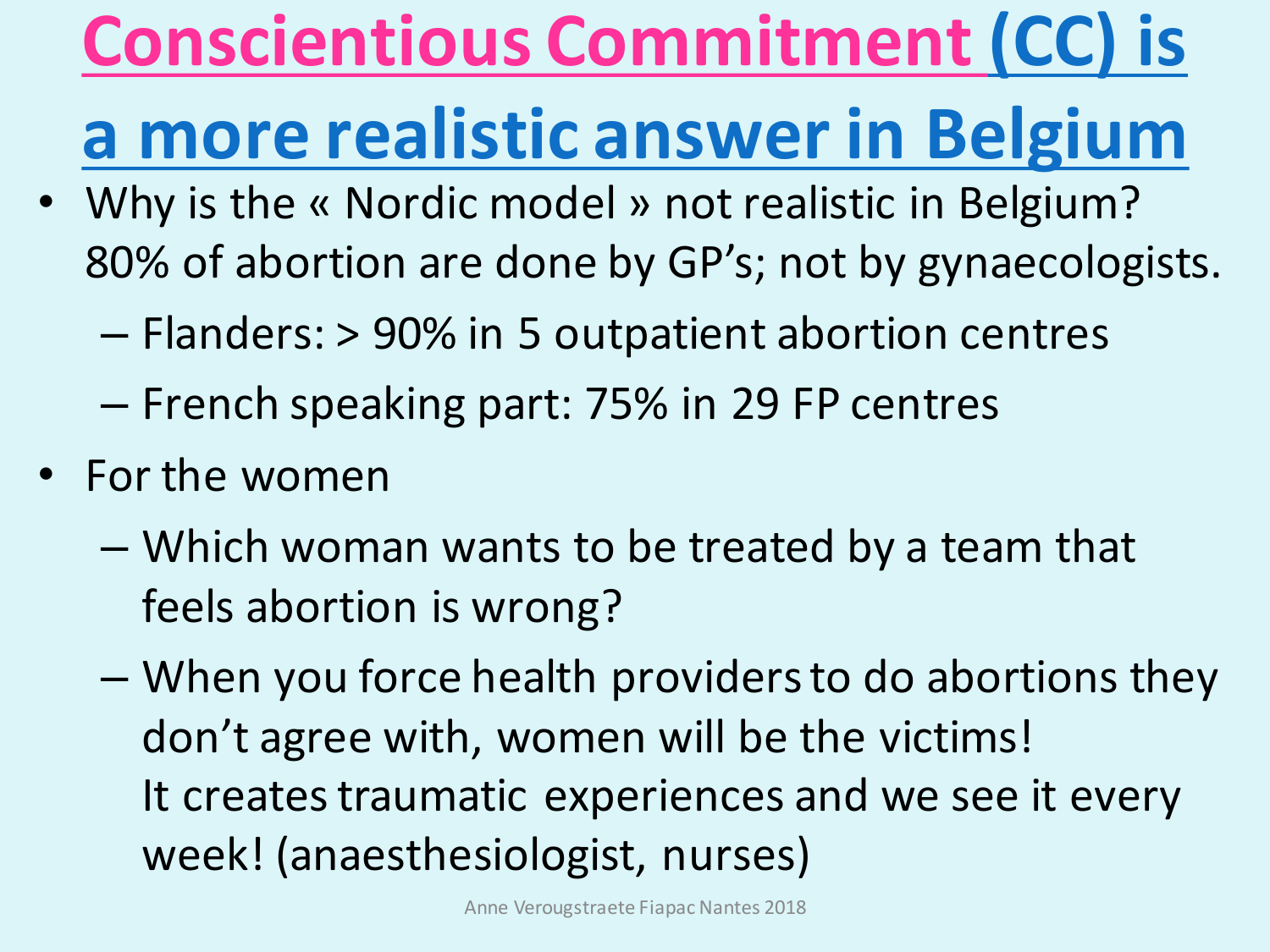### **What should the state do ?**

- **Clear neutral information via governmental websites**
	- $-$  the abortion law
	- $-$  In which structures you can get a legal abortion
- **Education:** it must be mandatory to incorporate the subjects of unwanted pregnancy and abortion into the curriculum of students, schoolteachers and in medical, paramedical and psychosocial courses
- Make it compulsory to have a clear public notification **of CO** on the:
	- door of the pharmacy
	- website of GP's, gynaecologists
	- $-$  website & information brochure of hospitals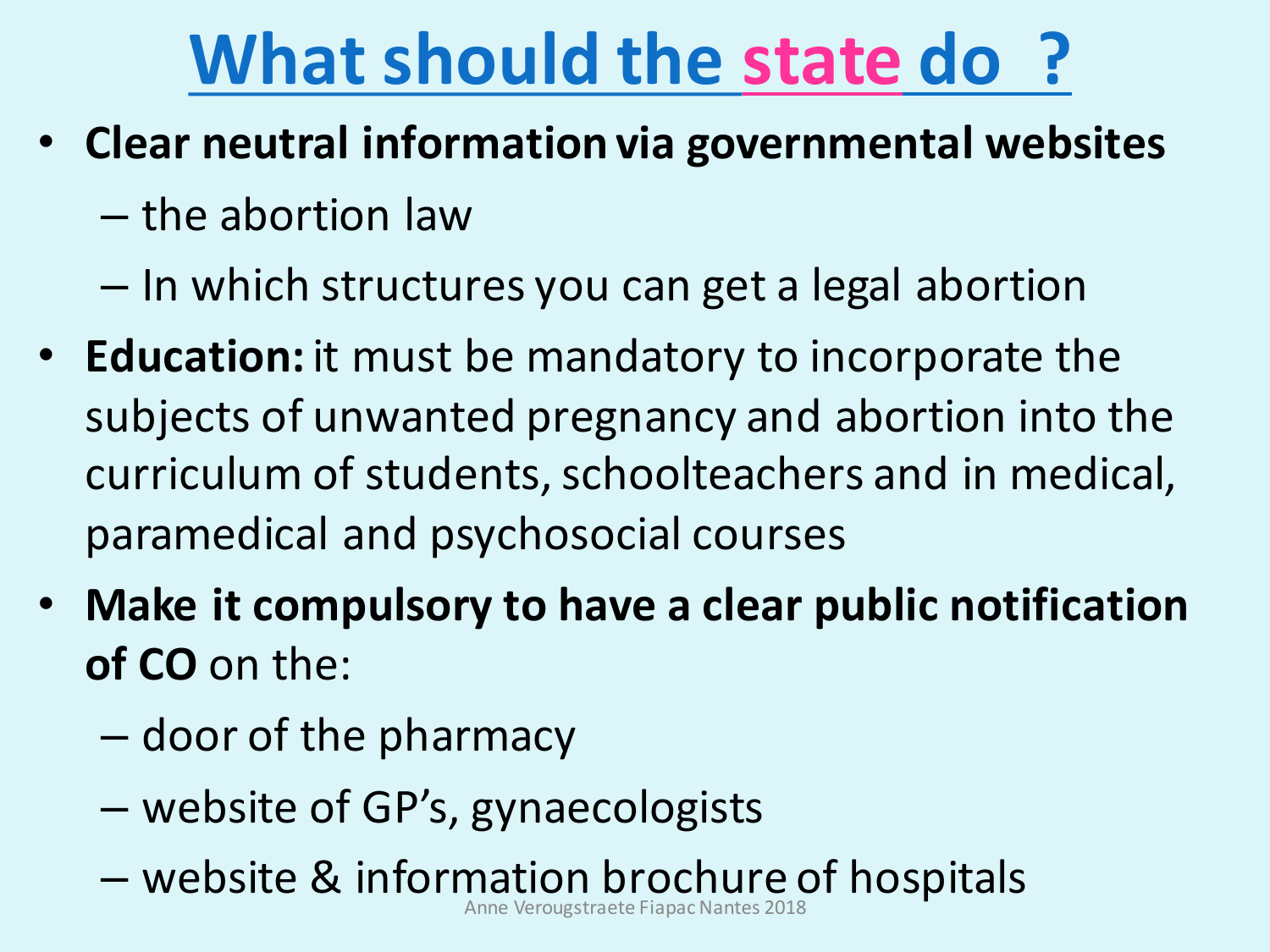### **What should the state do ?**

- Make sure there are **abortion structures** in each region or town.
	- $-$  Oblige public hospitals to have an abortion structure (with financial consequences)
	- $-$  or put up outpatient abortion centres in each region
- If there are difficulties in finding abortion providers => **allow positive discrimination of abortion providers**
	- Allow to hire non-objectors over objectors
	- Oblige objectors to do administration or emergency duty during the same time that abortion providers perform abortions ( $\frac{1}{2}$  day abortions =  $\frac{1}{2}$  day administration or  $\frac{1}{2}$  day of WE emergency duty)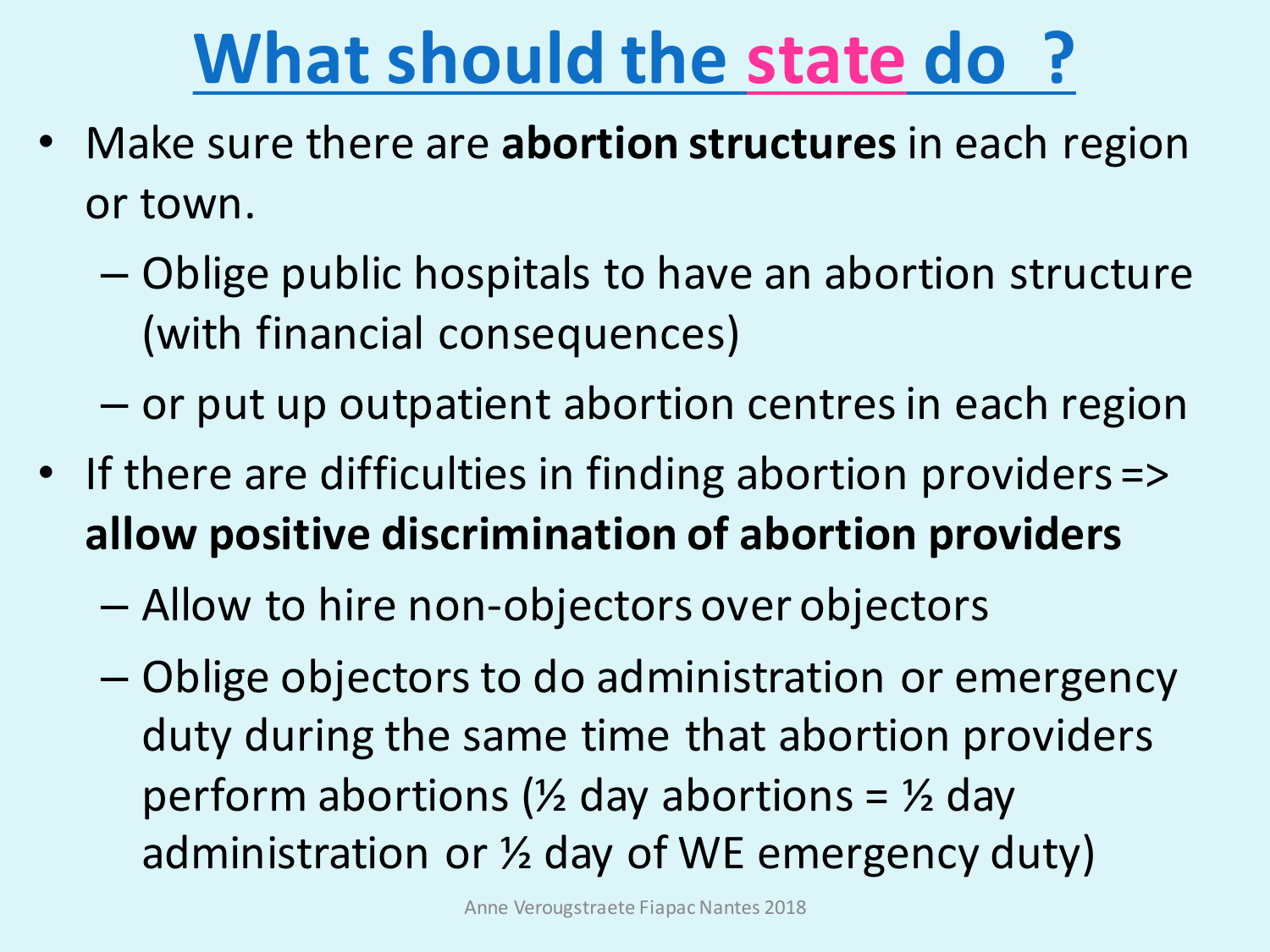### **What should the state do ?**

- **Obligation** to refer! At the first contact or consultation
- it must be **punishable to hamper** the right for abortion (délit d'entrave), and to do disinformation (about fetal anomaly, about the law....  $)$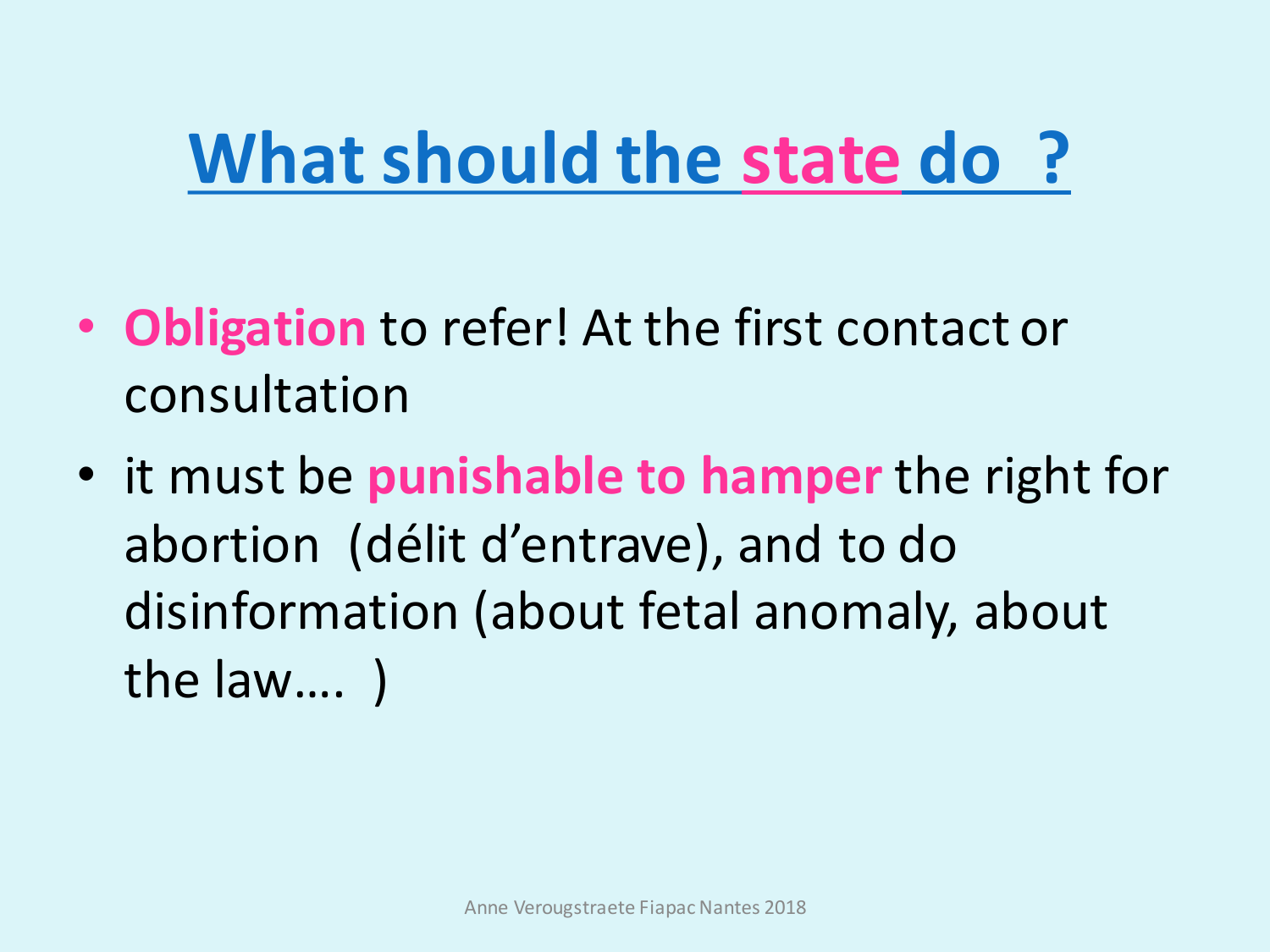### **What can we do ?**

- mobilise women and men to go for all their health needs **to non-CO structures**
	- $-$  **Pharmacy**: don't buy any medication in a CO pharmacy; start a trial ! (France)
	- $-$  GP, gynaecologist: tell them why you change doctor
		- **euthanasia law:** Does my General Practitioner (GP) accept euthanasia? If not, I choose another GP
	- $-$  **Hospital**: tell them why you change hospital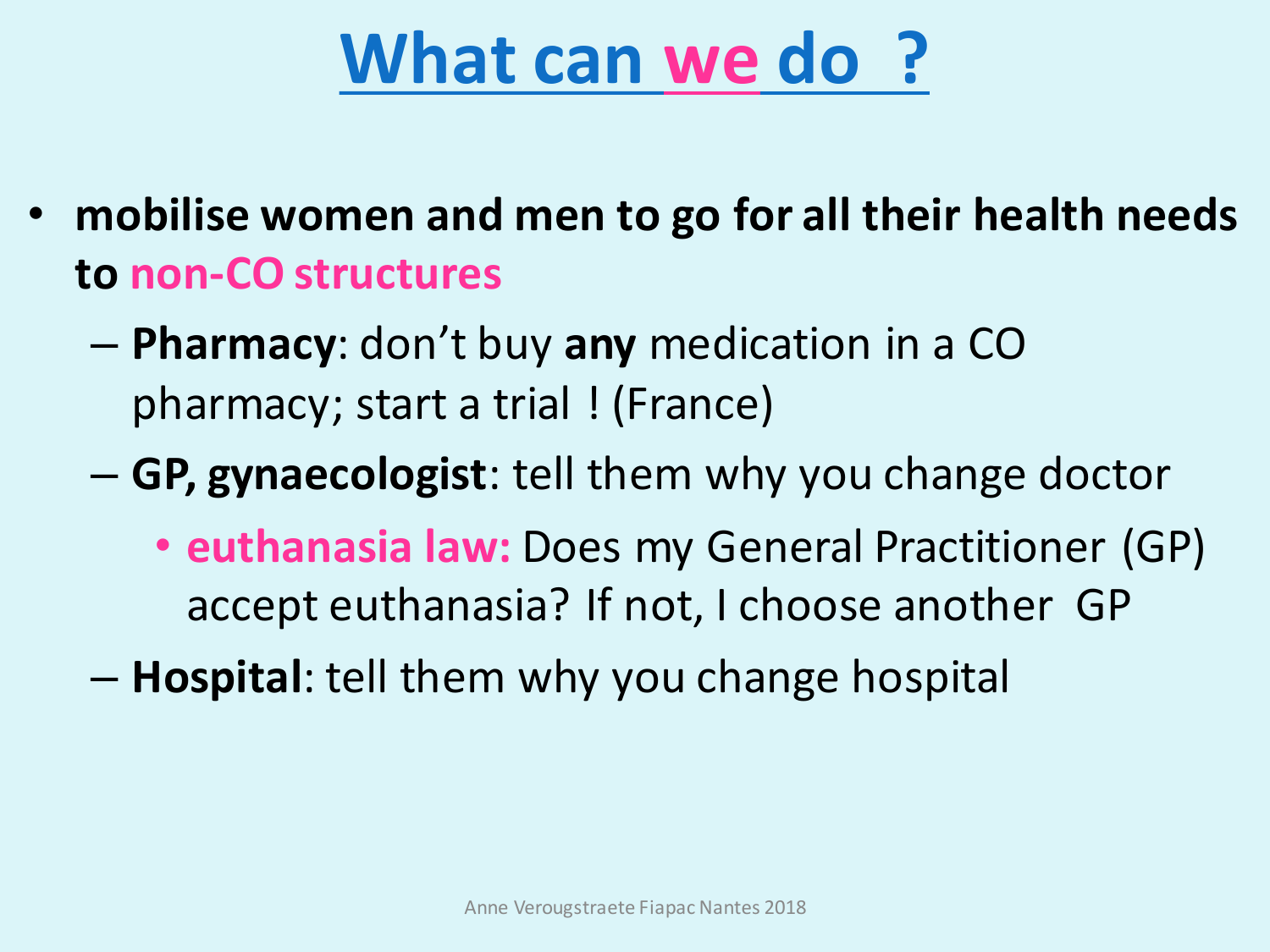### **What can we do ?**

#### **Make abortion providers proud of their job!**

- Advertising campaign like BPAS : what do you call a woman who's had an abortion: a mother, a sister, a friend
- Decoration of abortion doctors for their dedication to women:
	- Daan Schipper (The Netherlands)
	- Elisabeth Aubény: La Légion d'Honneur
	- Willy Peers and Lucie Van Crombrugge: Dr Honoris Causa of VUB in Belgium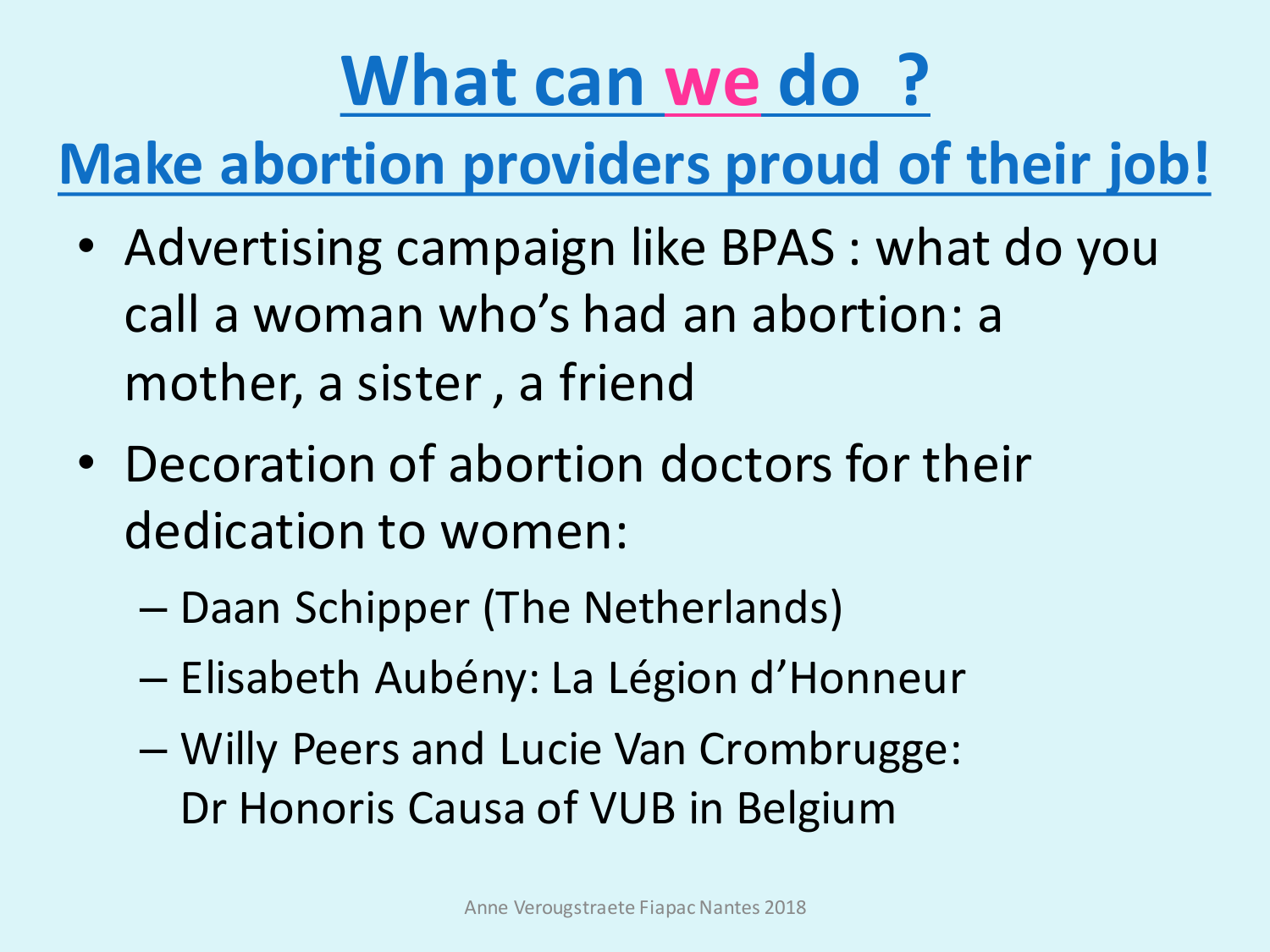#### **Conclusion**

• Each woman needs to feel the empowering support and respect from committed abortion health care providers

• It will help her to cope and respect herself; help her to take the right decisions needed to get on with her life in a positive way

•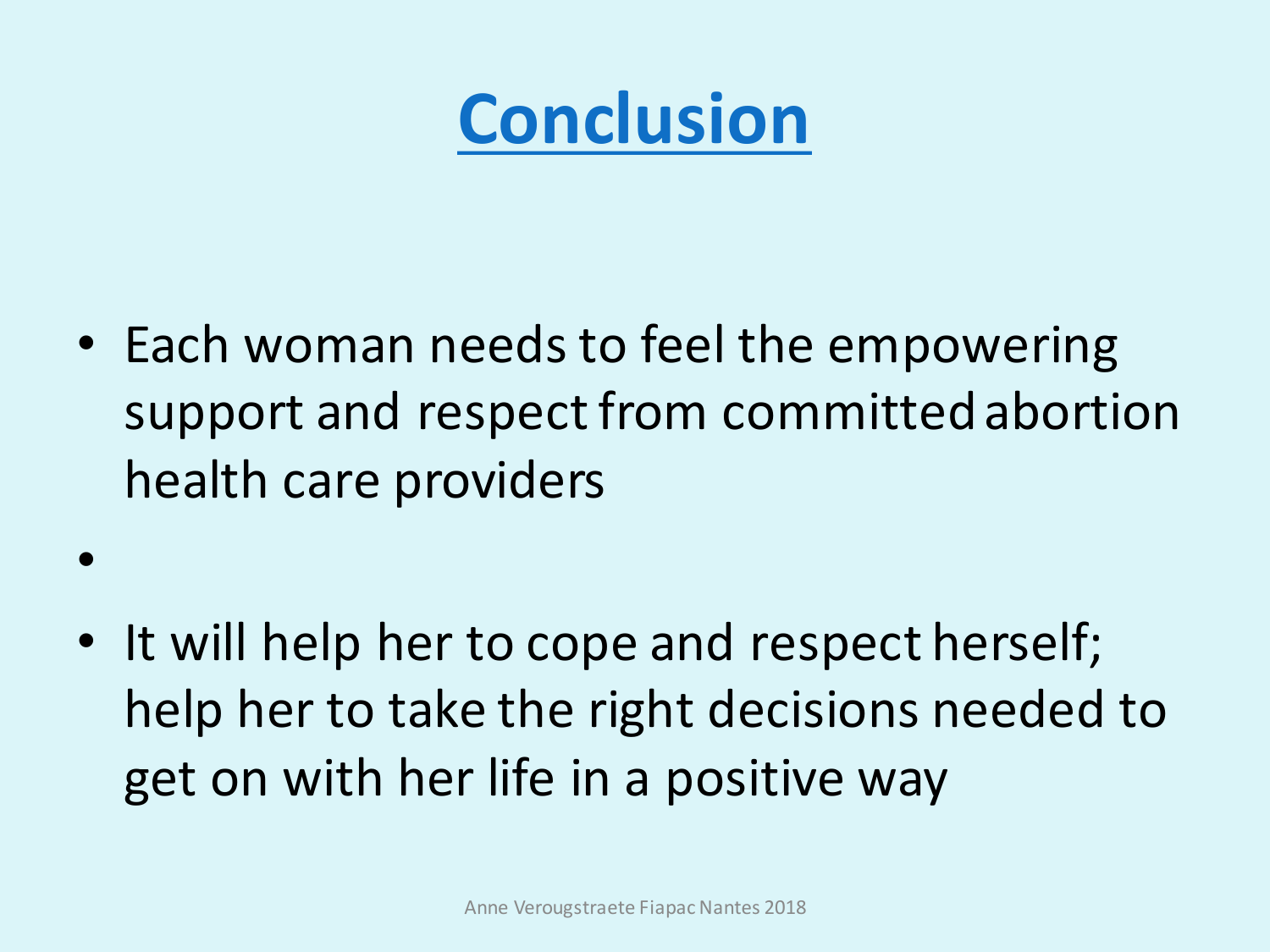### **Conclusion**

- Every country needs to analise what is the best strategy to secure the right for abortion written in the law
- We have to pressure our governments to protect women's right for abortion
- We are aware there is a dangerous right wing strategy to misuse Conscientious Objection
- But there is not only one "right solution"
- Il n'y a pas qu' une seule "ligne juste"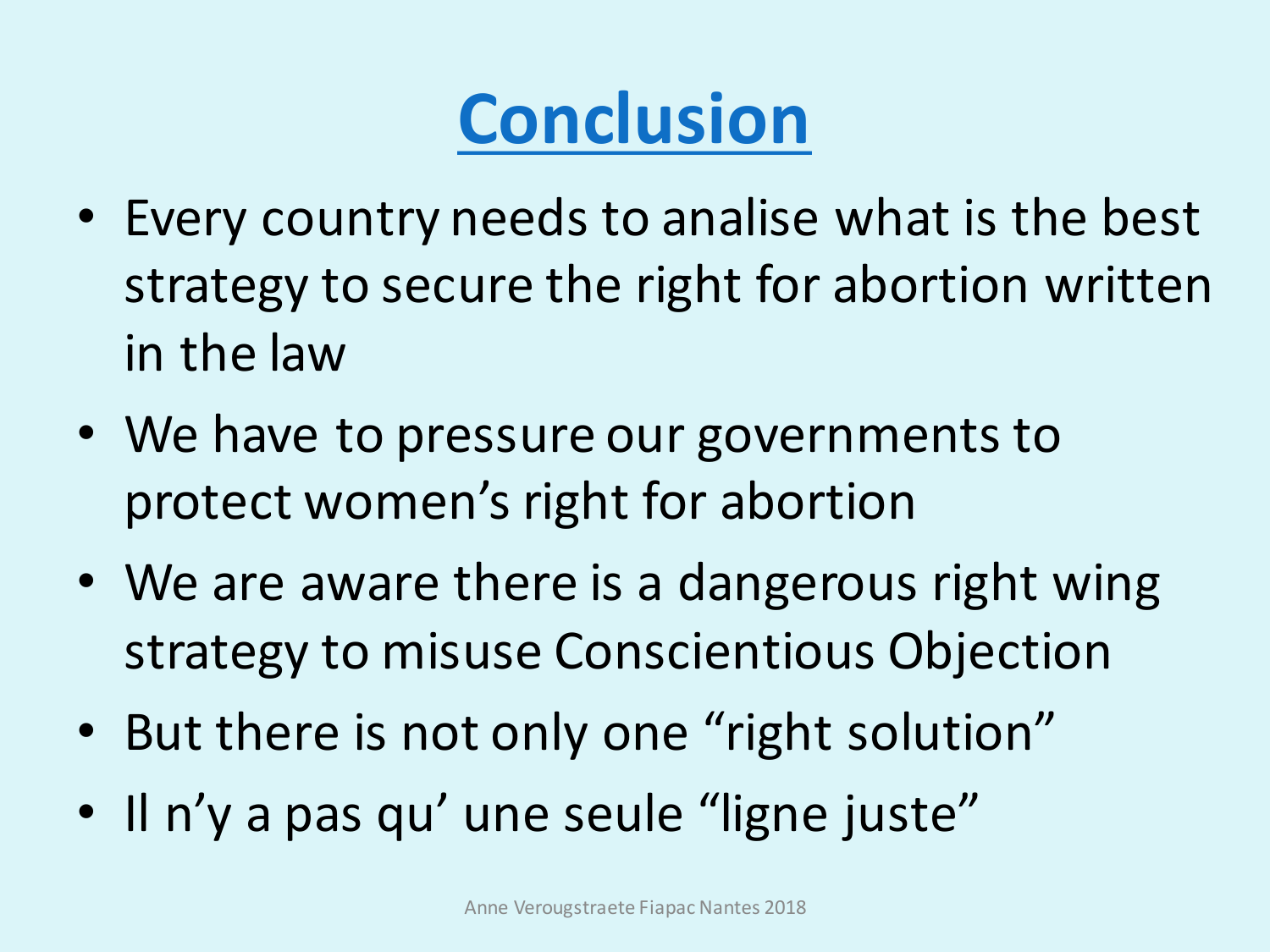Anne Verougstraete Fiapac Nantes 2018